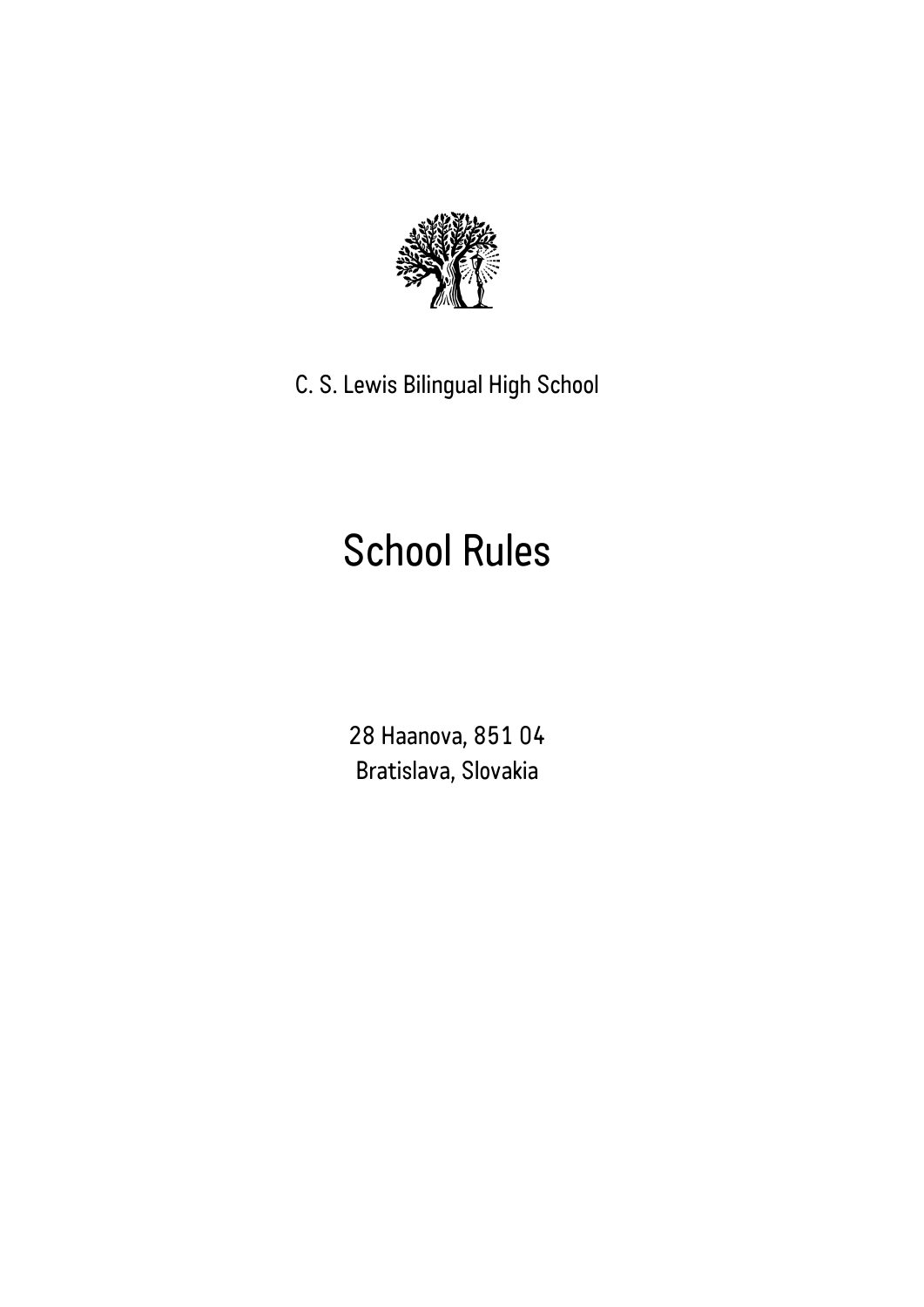

| <b>PREAMBLE</b>                                          | 3              |  |
|----------------------------------------------------------|----------------|--|
| I. RIGHTS AND RESPONSIBILITIES OF STUDENTS               |                |  |
| <b>OUR RULES</b>                                         | 4              |  |
| <b>ENTERING AND LEAVING THE SCHOOL</b>                   | 6              |  |
| <b>SCHEDULE</b>                                          | 6              |  |
| II. RIGHTS AND DUTIES OF THE LEGAL GUARDIAN              | $\overline{7}$ |  |
| <b>III. STUDY PLAN</b>                                   | 8              |  |
| <b>ABSENCES</b>                                          | 8              |  |
| LEAVE OF ABSENCE, STUDY ABROAD AND INDIVIDUAL STUDY PLAN | 9              |  |
| <b>ELECTIVES</b>                                         | 10             |  |
| <b>ASSESSMENT</b>                                        | 10             |  |
| <b>IV. RULES OF ASSESSMENT</b>                           | 11             |  |
| <b>PROGRESS REPORTS</b>                                  | 11             |  |
| <b>SYLLABI</b>                                           | 11             |  |
| VIOLATING THE PRINCIPLES OF ACADEMIC HONESTY             | 11             |  |
| TEST RE-TAKES AND COMMISSIONAL EXAMINATIONS              | 12             |  |
| EDUCATIONAL MEASURES AND ASSESSMENT OF BEHAVIOR          | 12             |  |
| <b>FINAL PROVISIONS</b>                                  | 14             |  |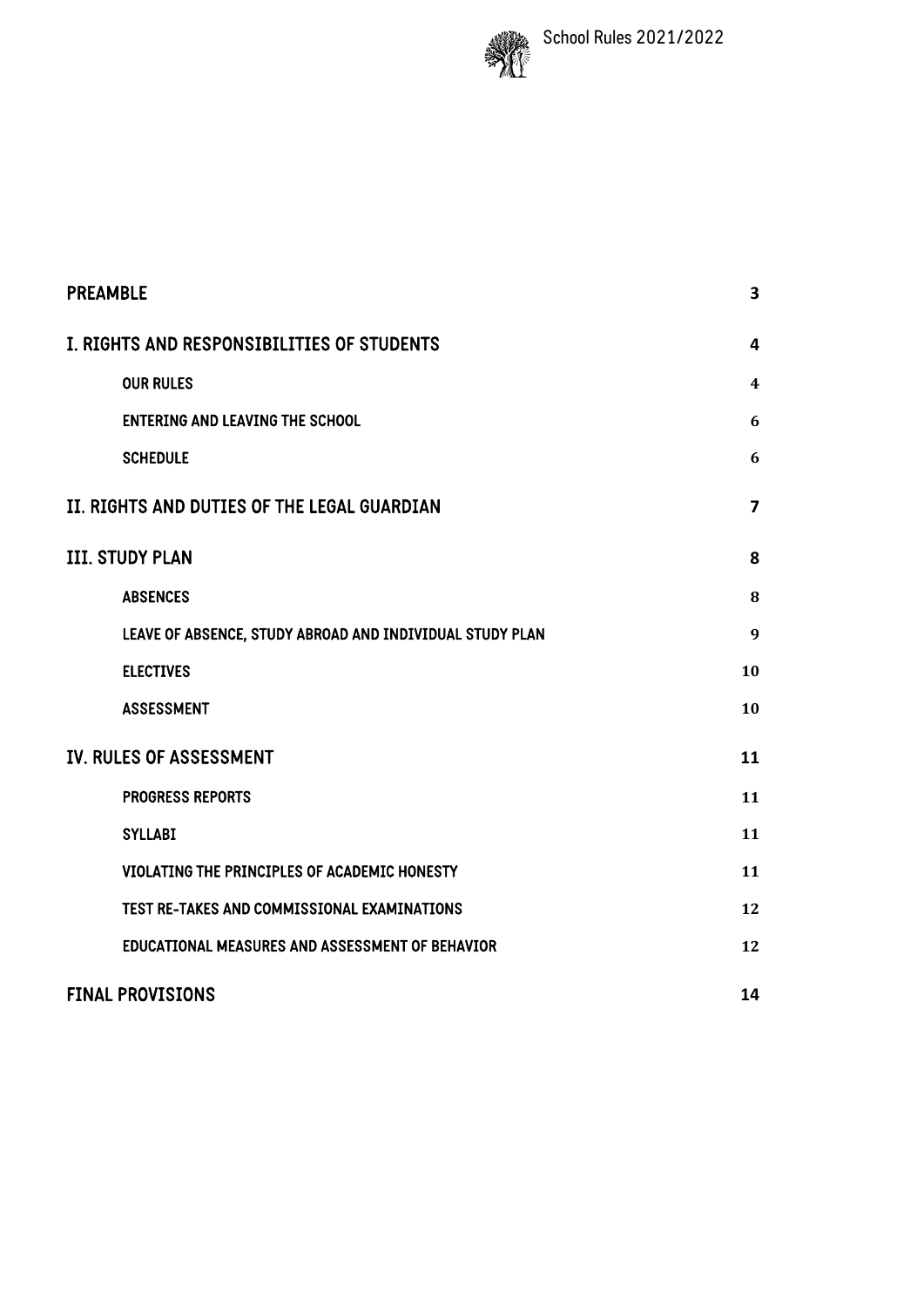

# Preamble

#### THE MISSION OF THE C. S. LEWIS BILNGUAL HIGH SCHOOL IS EXPRESSED IN ITS MISSION STATEMENT:

We educate and lead every student

to be able to think creatively and critically, to take responsibility for themselves, others, and the world, and to have the ability to create communities

in the spirit of Christian biblical values.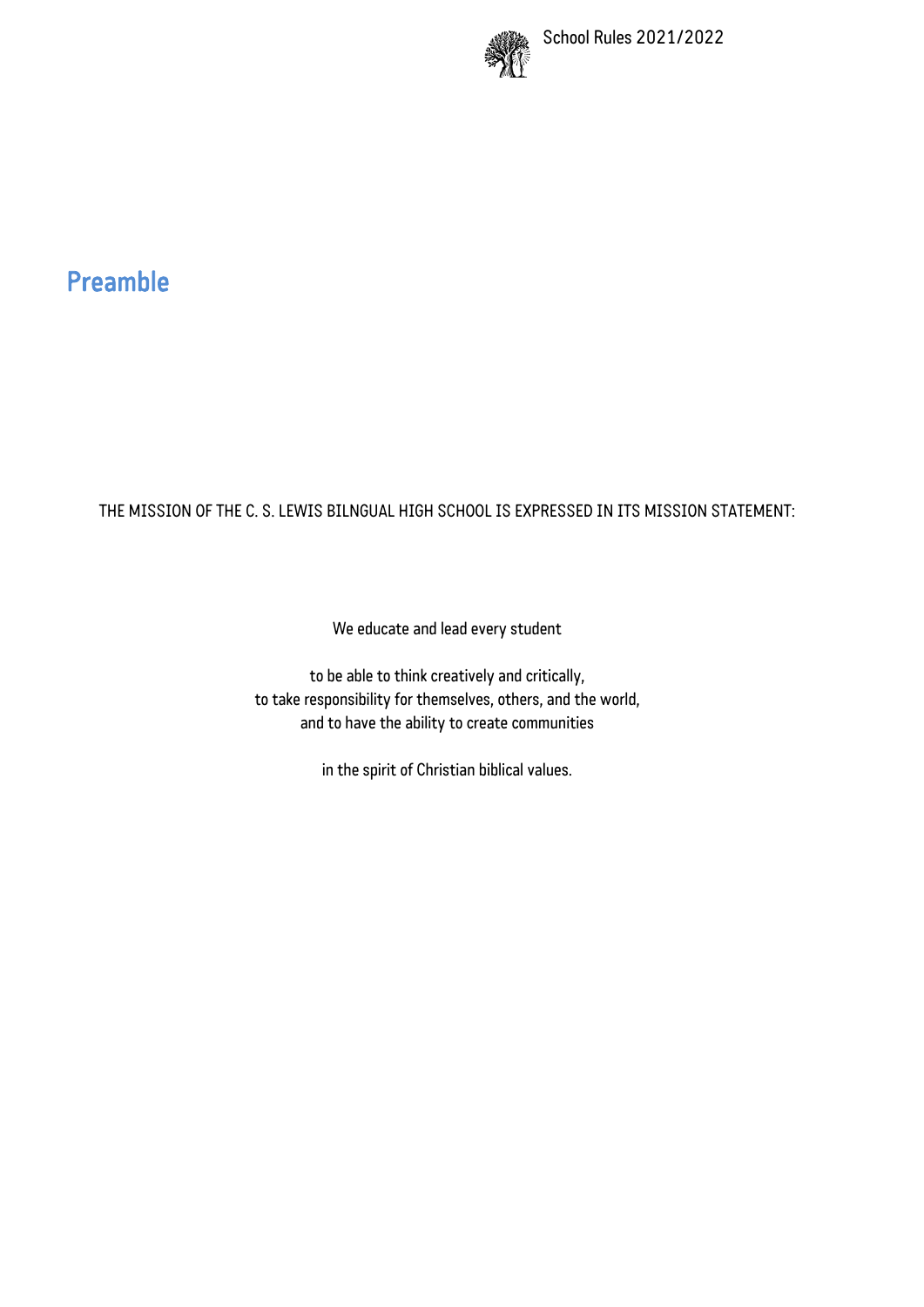

# I. Rights and responsibilities of students

#### OUR RULES

We respect each other. We protect the school and private property. We walk in the hallways and on the school premises. We dress and talk in an appropriate manner.

- 1. Students have the right to:
- polite and dignified communication with the school management and the members of the teaching
- staff,
- express their opinion, to ask for clarification of the subject matter and to be given an answer,
- be provided with justification of their grades and an analysis of the mistakes made in their written
- and graphic assignments,
- be informed about the date of planned written examinations which require reviewing of a thematic
- unit at least one week in advance,
- take only one written test in one day,
- know which thematic unit is to be tested on written examinations.
- be given results and/or scores from written examinations,
- choose freely from a list of elective subjects, and together with the school management they may
- also influence the selection of elective subjects in this list,
- fair treatment from teachers,
- participate in competitions and other educational activities with the approval of the principal.
- 2. If students or parents/guardians suspect that students' rights, school rules and regulations, or other pedagogical documentation are not being respected, they have the right to address the principal.
- 3. Students are obliged to prepare and/or study for each lesson, be present at the lessons according to the schedule, to bring all necessary learning tools, binders and textbooks to class as required by the teacher.
- 4. Students enrolled in the tutoring program are obliged to meet with their tutors at the agreed times after school.
- 5. During their absence from school, students are obliged to keep track of the work at school and ask their classmates and teachers about the assignments. In case of any missed assignments and tests, students are obliged to see their teachers and discuss make-up work and tests upon returning to school or within 3 days at the latest. Make-up tests and quizzes may only be taken after school – it is not permitted to take them during regular classes (this also includes P.E. Lessons, and lessons taught by substitute teacher). Only students that are given complete exemption from P.E. lessons are allowed to take tests/quizzes during P.E. lessons – upon agreement between the respective teachers. Special regulations from section III. Study Plan, #1 apply in case of a long-term absence.
- 6. During scheduled lessons, students are confined to the school premises, or may leave the school premises with a teacher. There are two exceptions:

A) Students may leave the building for a brief period of time (during breaks or free hours) – only with the approval of a parent/legal guardian, and they must clock in/out at the reception by placing the student card to the scanner. The student thereby acknowledges that they must return to school in time for the next lesson according to the schedule.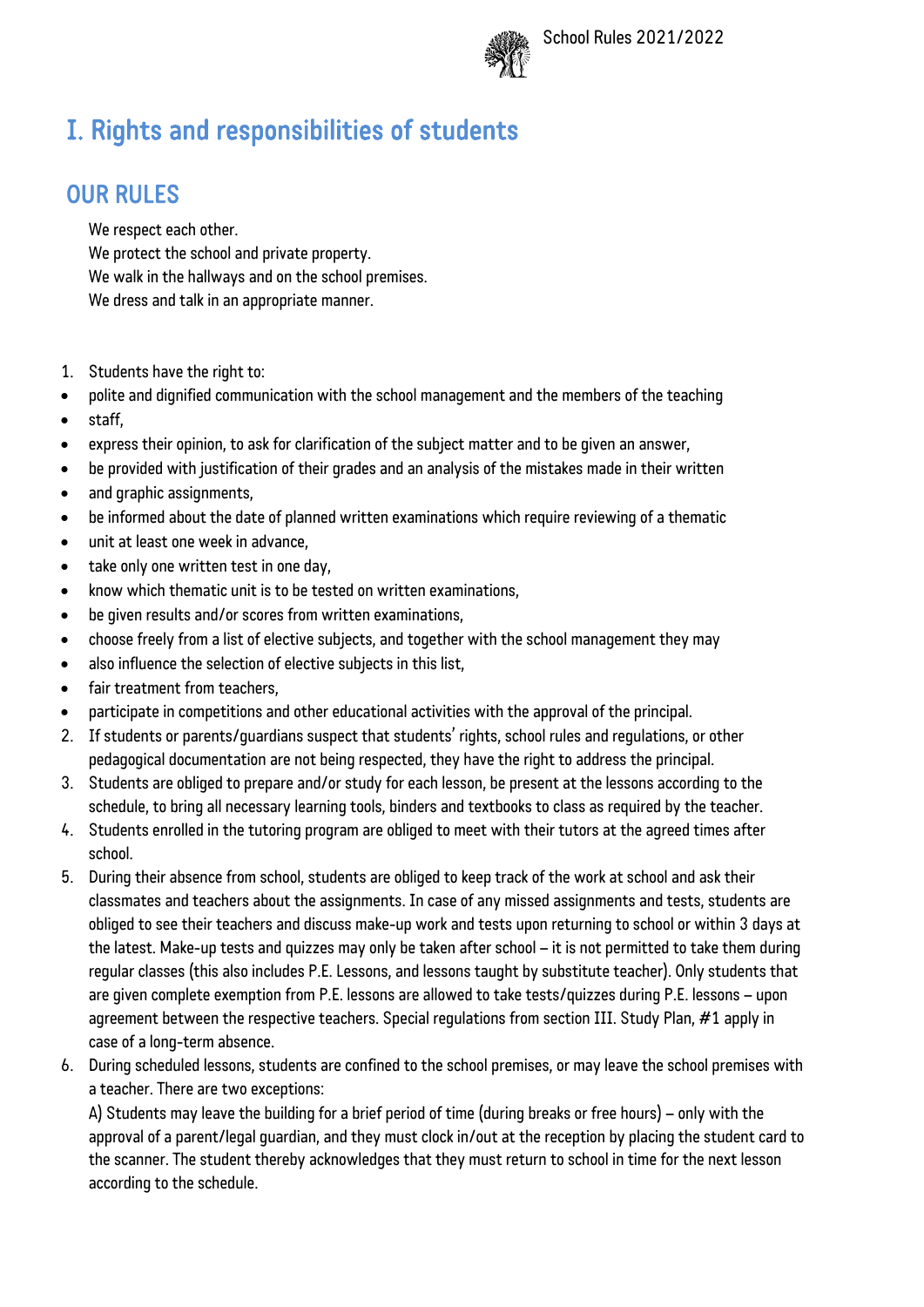

B) Students leave the premises, and do not return back to school (e.g. doctor's visit) only if they have a valid Student Excuse Form signed by a parent/legal guardian, and an Early Dismissal Form signed by the homeroom teacher (or their deputy), which the student must hand in at the school reception. If the student leaves the school premises on any other occasion it is considered an arbitrary action, and a serious violation of the school rules.

- 7. Students are expected to respect each other as well as the members of the teaching and non- teaching staff; not to use inappropriate language, greet teachers as well as the members of the non- teaching staff and follow their instructions. While at school and other school events, such as trips, field trips, teambuildings, etc., students are subject to school rules and regulations and must adhere to the code of conduct as well. Students are expected to protect their health and the health of their classmates, and follow the instructions of teachers and other designated supervisors.
- 8. In order to comply with drinking regime, students can drink wholesome drinks, except in labs, computer rooms, etc. They are not allowed to eat meals and sweets during lessons.
- 9. Students should adhere to the basic principles of personal hygiene. During the whole period of school year they must change their outdoor shoes for indoor shoes which will not damage the school floor and are not harmful to their health. If students do not follow these rules, they may be asked by their teacher to change their shoes, which will count as a "late arrival". Upon entering the school building, students should change into slippers and leave their jackets and shoes in the cloakroom or their locker. They should maintain cleanliness and order, be careful when handling the school property and teaching tools. Students should decorate their homeroom classroom in a way which does not conflict with the school mission and principles of a healthy lifestyle. Classroom decorations should not be offensive, nor undermine good manners and interpersonal relations.
- 10. Students are allowed to enter the specialized labs (Biology, Computer Lab, etc.) and the gym only when accompanied by a teacher. In the specialized laboratories, students must abide by safety regulations. It is forbidden to mishandle the electrical switchboard or gas outlets, electrical appliances and chemical substances. Students must abide by the special rules and regulations which are a part of the school rules while in the Computer Lab.
- 11. It is strictly forbidden to bring any dangerous substances, printed material, books and items which may endanger the health, safety and moral education of students to school or to any events organized by the school. These include tools and materials such as stabbing weapons and cutting tools, brass knuckles, lighters, matches, intoxicating/narcotic substances, etc.
- 12. If the student's behaviour is deemed to be under the influence of any addictive substances, a school representative will immediately contact the student's legal guardian and request confirmation that they have undergone a drug test at a specialist institution.
- 13. The cell phones must be switched off during lessons and placed in cell boxes in the classroom. If a student uses such devices during a lesson, the teacher may take it away to the administration office where it is recorded in the assigned book. The student is allowed to retrieve the device after school from 3:45 to 4pm and confirms this by their signature. If the student does not turn in their device after being asked to do so, the lesson is marked as not excused. They may be excluded from the lesson, and the teacher may provide him with a different assignment outside of the classroom under the supervision of another employee at school. The teacher records this in the electronic class book (information for parents) and instructs the student on how to catch up with the missed lesson.
- 14. Students may use the school's student wifi network for their educational needs. According to the rules imposed by the provider of this internet service, students are not allowed to download data from P2P networks (torrents). If such a situation arises, the school will deactivate the student's account until it has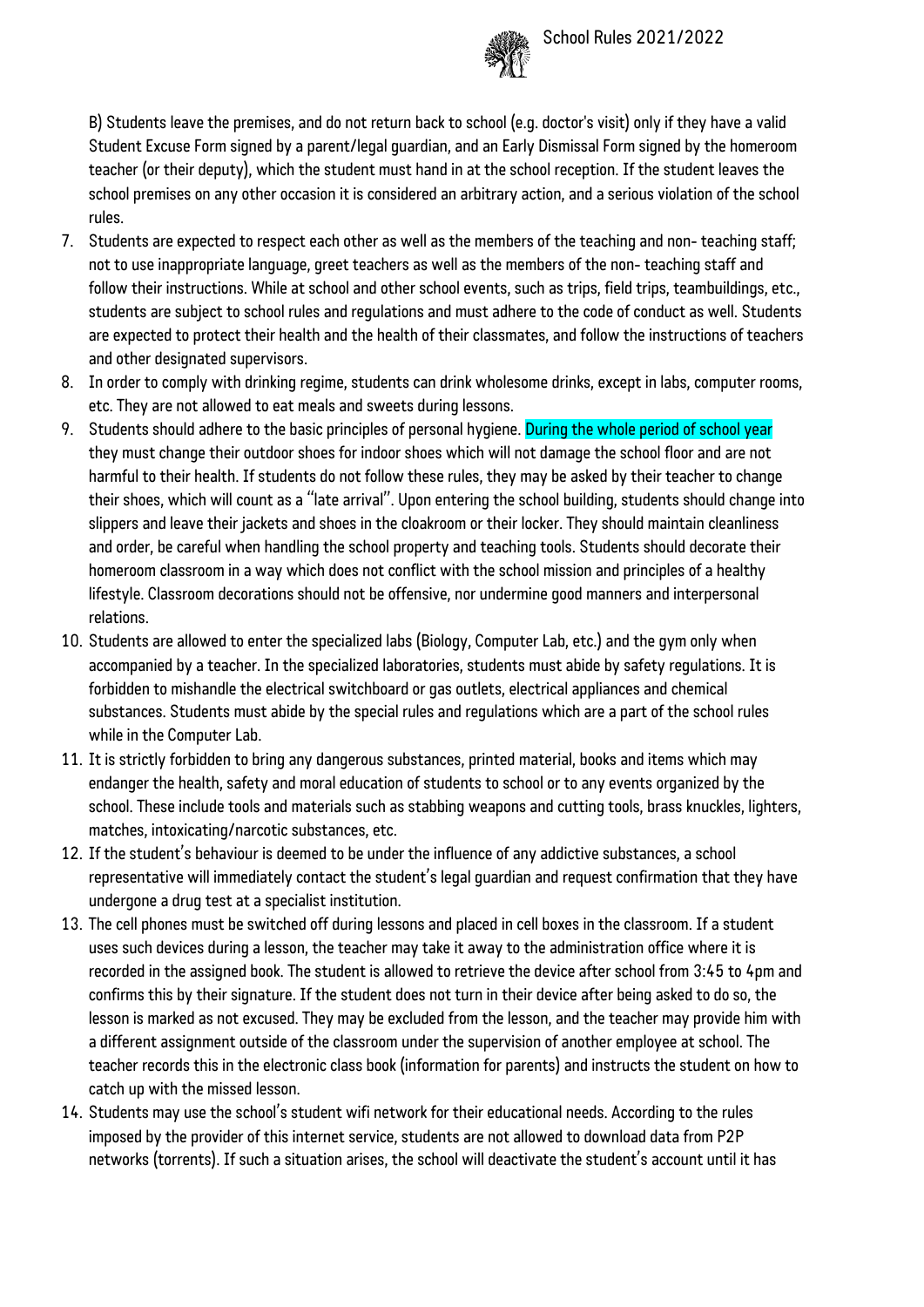

been investigated. The holder of the device and their legal guardian will be responsible for potential sanctions from the internet service provider or any organization enforcing copyright law.

- 15. It is considered a violation of school roles if a student purposely and repeatedly disrupts a lesson or behaves inappropriately towards the teacher or a fellow classmate. In the interest of maintaining normal instruction for the rest of the class, if a student's behaviour repeatedly disrupts the work atmosphere during a lesson, the teacher may instruct him to perform other activities outside of the classroom, under the supervisor of another school employee. In such a situation the teacher will make a record in the electronic class book (information for parents), and instruct the student on how to catch up with the missed lesson. The lesson is marked as not excused. Depending on their overall number and seriousness, records in the Discipline Sheet may lead to imposing educational measures, and/or have an effect on the final assessment of behaviour.
- 16. The following misconducts are considered a serious breach of the school rules:
- alcohol consumption, and acting under its influence
- promotion, consumption, carrying, and distribution of drugs, and attending school under the
- influence of any psychoactive substance
- smoking on the school premises, and in the near vicinity (see a map in the attachment)
- wilful and malicious injury to another person
- repeated acting against the rules and duties of a student of our school arbitrary leaving of the school premises (or a school event) during scheduled lessons (or a school event). In case of a serious breach of the school rules, the pedagogical board will consider expelling the student or lowering the student's grade of behaviour to less satisfactory (3).
- 17. If the student does not use their ISIC card (i.e. arbitrarily leaves the school building), the following are the disciplinary measures during a classification period:

6-10 times the student does not use the ISIC card – reprimand by the school principal

11 or more times – lowered grade for behaviour.

#### ENTERING AND LEAVING THE SCHOOL

- 18. The school opens at 7:00 a.m.
- 19. After entering the school building the students clock in by placing the student card to the scanner. Students also clock out when leaving the building. If students forget their card, they must write down the time of arrival/departure in the notebook at the reception. If a student misuses the card repeatedly, his/her final assessment of behaviour may be lowered, or other disciplinary measures may be imposed (warning, reprimand or reduced mark of conduct).
- 20. Teachers will record the names of the tardy students (late arrival for Homeroom, or a lesson up to 15 minutes into the lesson) in the Class Book. Every third late arrival is considered an unexcused lesson and the homeroom teacher will record it in the Class Book. The school management may excuse some late arrivals (e.g. due to a traffic jam). Homeroom – a ten- minute meeting with the homeroom teacher or his/her deputy is part of the schedule. Participation is mandatory.

#### SCHEDULE

| Period | Time                      |
|--------|---------------------------|
|        | $7.15/7.25 - 8.00$ *      |
|        | Break 8.00-8.10 (10 min.) |
|        | $8.10 - 8.55$             |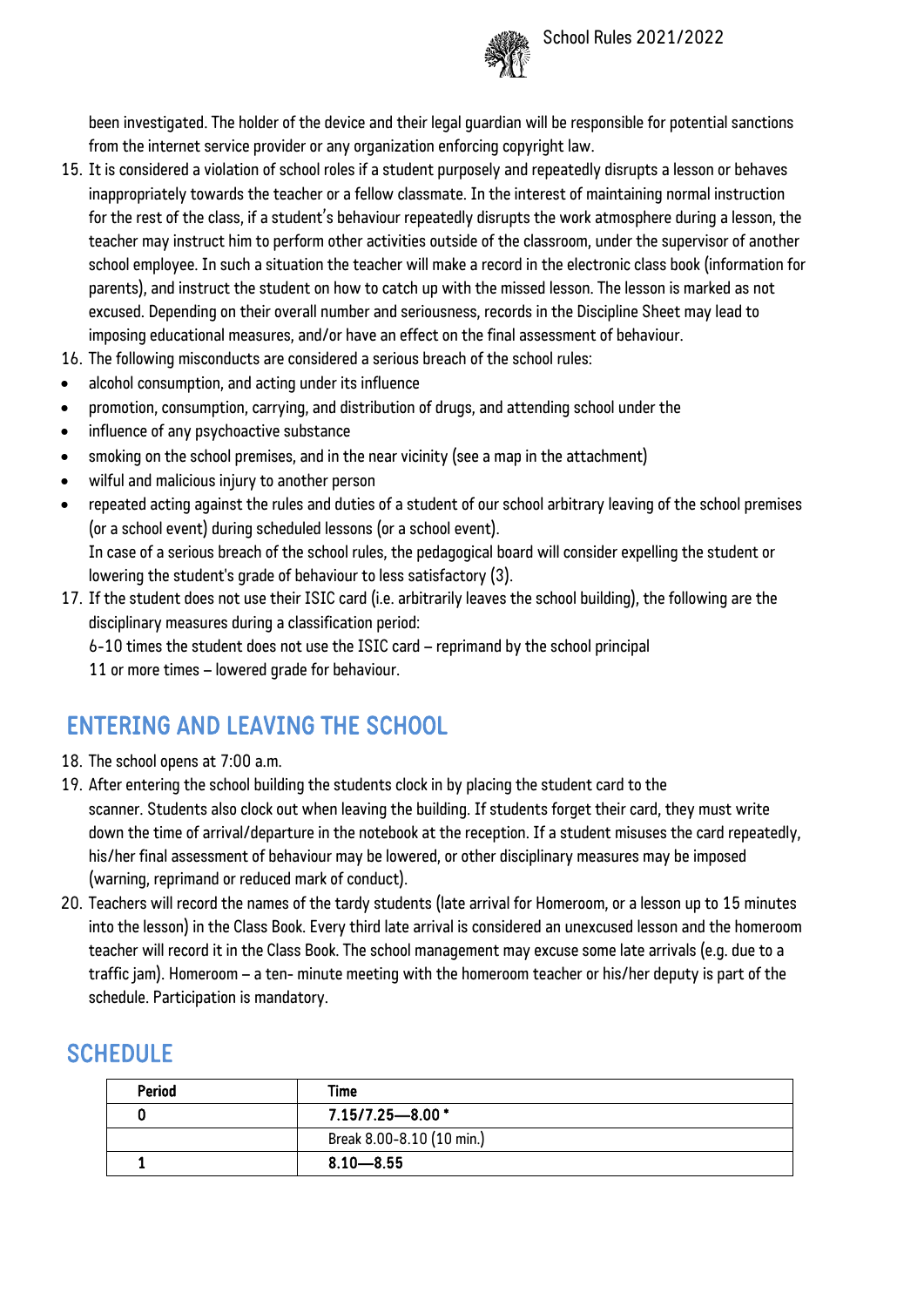

|                  | Homeroom 8.55-9.10 (15min)**                                     |  |
|------------------|------------------------------------------------------------------|--|
| $\overline{2}$   | $9.10 - 9.55$                                                    |  |
|                  | Break 9.55-10.05 (10 min.)                                       |  |
| 3                | $10.05 - 10.50$                                                  |  |
|                  | Break 10.50-11.05 (15 min.)                                      |  |
| 4                | $11.05 - 11.50$                                                  |  |
|                  | Break 11.50-12.00 (10 min.)                                      |  |
| 5                | $12.00 - 12.45$                                                  |  |
|                  | Break 12.45-12.55 (10 min.)                                      |  |
| 6                | 12.55-13.40                                                      |  |
|                  | Lunch 13.40-14.10 (30 min.)                                      |  |
|                  | If P.E. is 7th period, the respective students go to lunch after |  |
|                  | 5th period as follows:                                           |  |
|                  |                                                                  |  |
|                  | Lunch 12.45 - 13.15 (30 min)                                     |  |
| $\boldsymbol{b}$ | $12.15 - 14.00$                                                  |  |
|                  | Break 14.00 - 14.10 (10 min)                                     |  |
| $\overline{7}$   | $14.10 - 14.50$                                                  |  |
|                  | Break 14.50 - 14.55 (5 min)                                      |  |
| 8                | $14.55 - 15.35$                                                  |  |
|                  | Break 15.35 - 15.45 (10 min)                                     |  |
| 9                | $15.45 - 16.25$                                                  |  |

\* If a 0 and 1st period are the same subject, they may be taught without a break. In this case the 0 period starts at 7.25 as per schedule.

\*\* Homeroom – a meeting with the homeroom teacher, taking place once a week, usually on Monday, however if needed can be more frequent on other days. The aim of homeroom is to create space for a regular communication between the homeroom teacher and their students, and thus make sure everyone is up-todate with all the information, and the education process is efficient.

Students come to school and to school events on time according to the schedule, observe the length of breaks and attend all compulsory, elective and optional subjects they are enrolled in.

21. In case that a teacher does not come to the lesson, students are obliged to report this at the reception and wait in the classroom for instructions.

# II. RIGHTS AND DUTIES OF THE LEGAL GUARDIAN

2. A student's legal guardian has the right to:

a) demand that the education in the school provides students with information and knowledge that is in accordance with the present knowledge of the world and with the principles and objectives of education, b) become familiar with educational programs and the school rules,

- c) be informed about the educational outcomes of their child,
- d) to provide advisory services in the education of their child,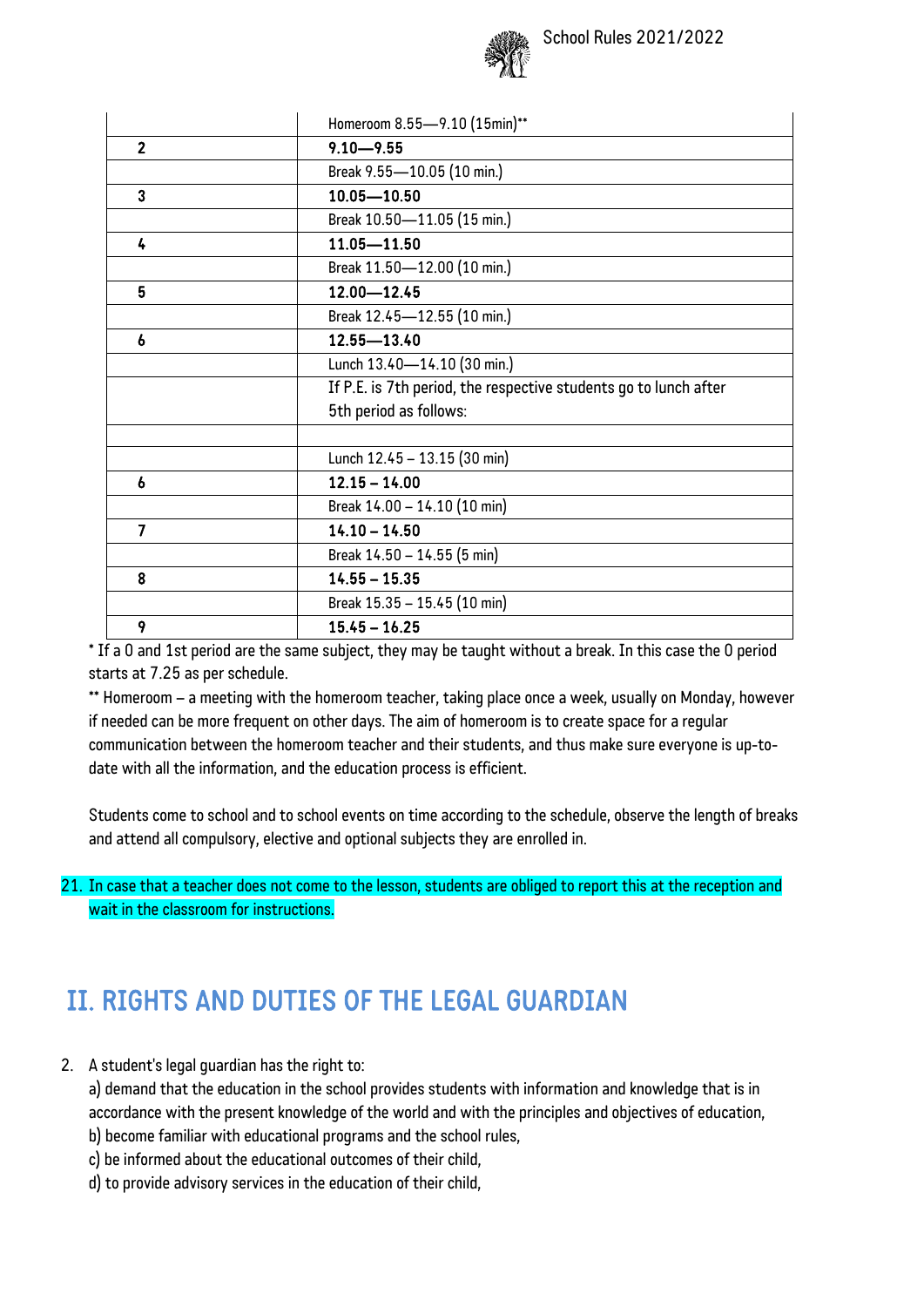

e) participate in the education and training of their child with prior consent of the principal,

- f) comment on the educational program of the school by means of the school council,
- g) be present at the commissional examination of their child with prior consent of the principal.
- 3. A student's legal guardian is obliged to:
- create conditions for the child that enable him/her to prepare for education in school and fulfil school obligations, comply with the terms of the educational process of their child as outlined by the school rules, take care of the social and cultural background of the child and respect his/her special educational needs
- inform the school of any changes in the health status, medical problems or other serious matters of the child that could affect the course of education.
- Teachers and other school staff communicate with legal guardians in person (during regular individual office hours, plenary and class meetings), in writing (by letter or e-mail) or by phone. Current information relating to school life, teaching and extracurricular activities is available on the school website: www.bilgym.sk, the public school Facebook profile: www.facebook.com/CS-Lewis-Bilingual-High-

School166688503369747/timeline

Parents/legal guardians can follow the student's academic performance, attendance, and schedule in the electronic student grade book: www.cslewis.edupage.org/.

Parents/legal guardians can obtain the username and password at the school administration office.

# III. STUDY PLAN

### ABSENCES

- 1. If the reasons for an absence are known in advance, the student may be excused from school at the written request of the legal guardian (the form is provided on the school website):
- for up to three days by the homeroom teacher,
- in case of a planned absence of more than 3 days, the legal guardian is obliged to inform the school principal in writing (submits it to the school administration office) at least 10 working days prior to the legal guardian (the form is provided on the school website)
- for a period of five days in order to justify the absence of the student during an emergency situation or exceptional situation declared in connection with COVID-19.

The student must hand in and complete all necessary assignments (tests, quizzes, homework) within 5 working days upon their arrival back to school. The student will no longer be entitled to complete the assignments after the five working days. In the event that the school is not informed about the planned absence as described above, the student loses the right to complete any missed assignments and receives a "missing" grade (0%) for the assignments.

We strongly advise against planning any family activities/events on school days, and even more so during the time when students finalize their grades.

2. In the instance of an unforeseeable absence, parents/guardians of minor students must notify the homeroom teacher of the reason of the absence within two days. Adult students (students aged 18 and above) notify the school themselves in writing, by phone, or e-mail.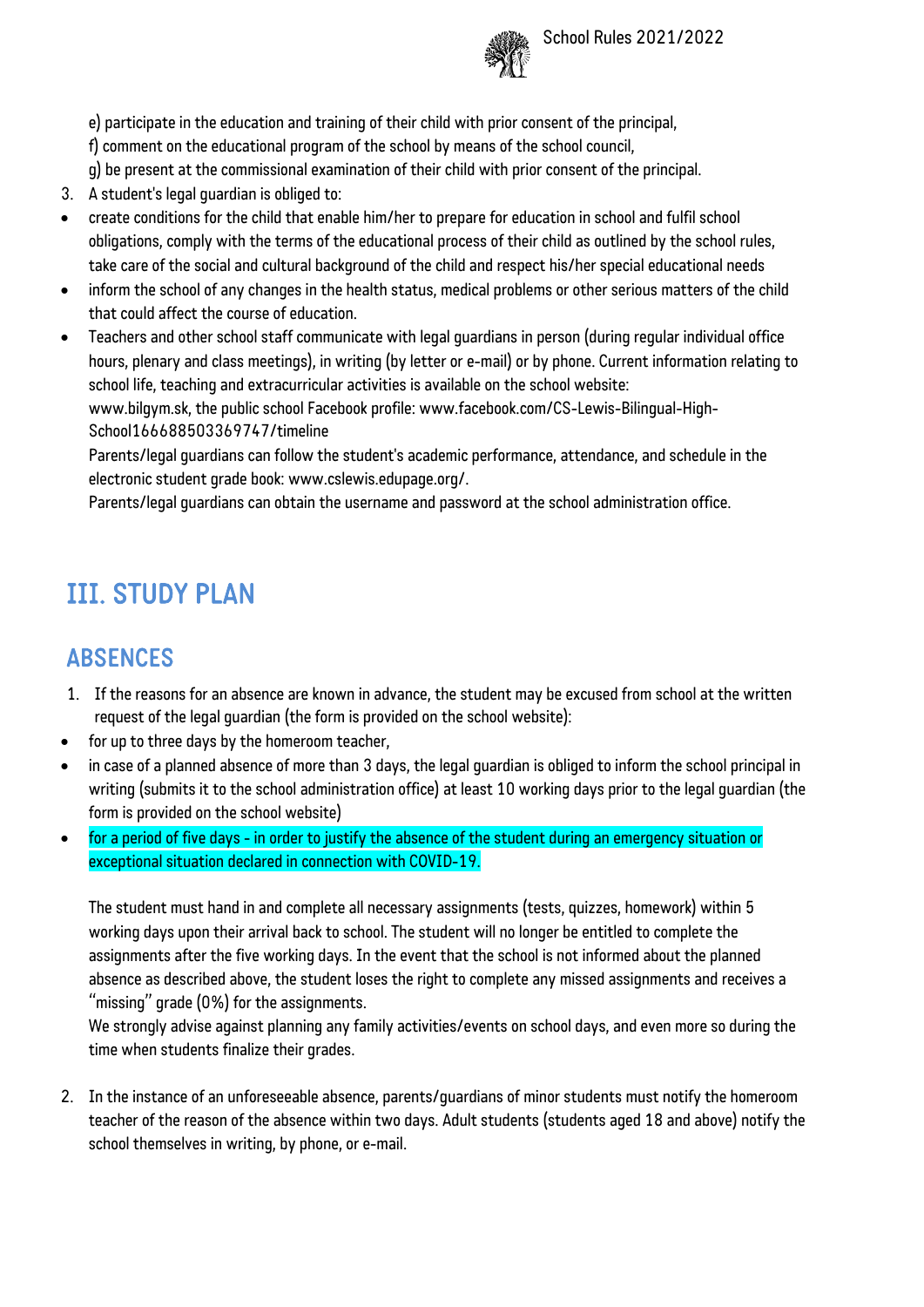

- 3. The student is required to immediately and without prompting excuse his/her absence to the homeroom teacher by submitting a standardized form signed by a parent, as well as an original confirmation by a doctor (date, stamp, signature) – the original medical confirmation remains in school. Failure to do so within five days after returning to school results in an unexcused absence. Any excuse for a minor student shall be signed by their legal guardian. Adult students can excuse their absence themselves; always in writing.
- 4. The homeroom teacher/tutor is entitled to examine the authenticity of the Student Absence Forms and the Student Excuse Forms. In the case of longer absences by a student that are excused by parents (legal guardians) or the adult student alone, the homeroom teacher has the right to not accept the excuse from parents/guardians/adult student after consultation with the principal, and to request a medical confirmation. If a student is absent from 30% or more lessons from a particular subject in one semester, the principal will order commissional examinations for the student. If this happens in the second semester, commissional examinations will take place in the second to last week of August.
- 5. During the COVID-19 pandemic, the following type of absence will be marked as "ch" in the ECB: - lessons missed due to illness excused by a doctor, parent or legal quardian - lessons missed due to the mandatory quarantine - lessons missed due to the symptoms of COVID-19

When the student's absence rate in the subject exceeds 30%, the higher morbidity may be taken into account along with the evaluation of his/her approach to school obligations (eg. sufficient assessment inputs, timely communication with the teacher, etc.).

The decision to grant an exemption from the 30% rule is made by the principal and is based on the discussion at the pedagogical board.

- 6. If a student who has completed their compulsory education does not participate in the educational process for at least five school days; does not notify anyone of the reason for their absence and fails to produce an excuse letter within the specified period, even upon request, they may be expelled from further study by decision of the school principal.
- 7. The principal may give a complete or partial exemption from P.E. lessons based on a written explanation from a specialist doctor. The request form is available in the school administration office, where it also needs to be submitted along with the specialist explanation.

### LEAVE OF ABSENCE, STUDY ABROAD AND INDIVIDUAL STUDY PLAN

- 8. The principal may give students who have already completed their compulsory school attendance authorization to a leave of absence for up to three years. In the case of minor students, parents/legal guardians make the application for their children, adult students apply for themselves. The authorization to a leave of absence must be written, and archived at the school administration office.
- 9. The principal may allow the student to study a part of their high school program abroad after the principal has approved the curriculum. Should a student be interested in studying abroad, their legal guardian/adult student must submit the application form, which is available at the school administration office or on the school website, by the end of June. Students may study abroad for a maximum period of one school year. Upon their arrival, the student is required to take commissional examinations in Slovak Language and Literature and generally two additional subjects determined by the principal. While abroad, the student selects courses which correspond to our school curriculum. The student must take the commissional examination after returning from abroad in the second to last week of August. The exact date of the examination is determined by the principle, who informs the legal guardian or the adult student about this at least 30 working days in advance. Students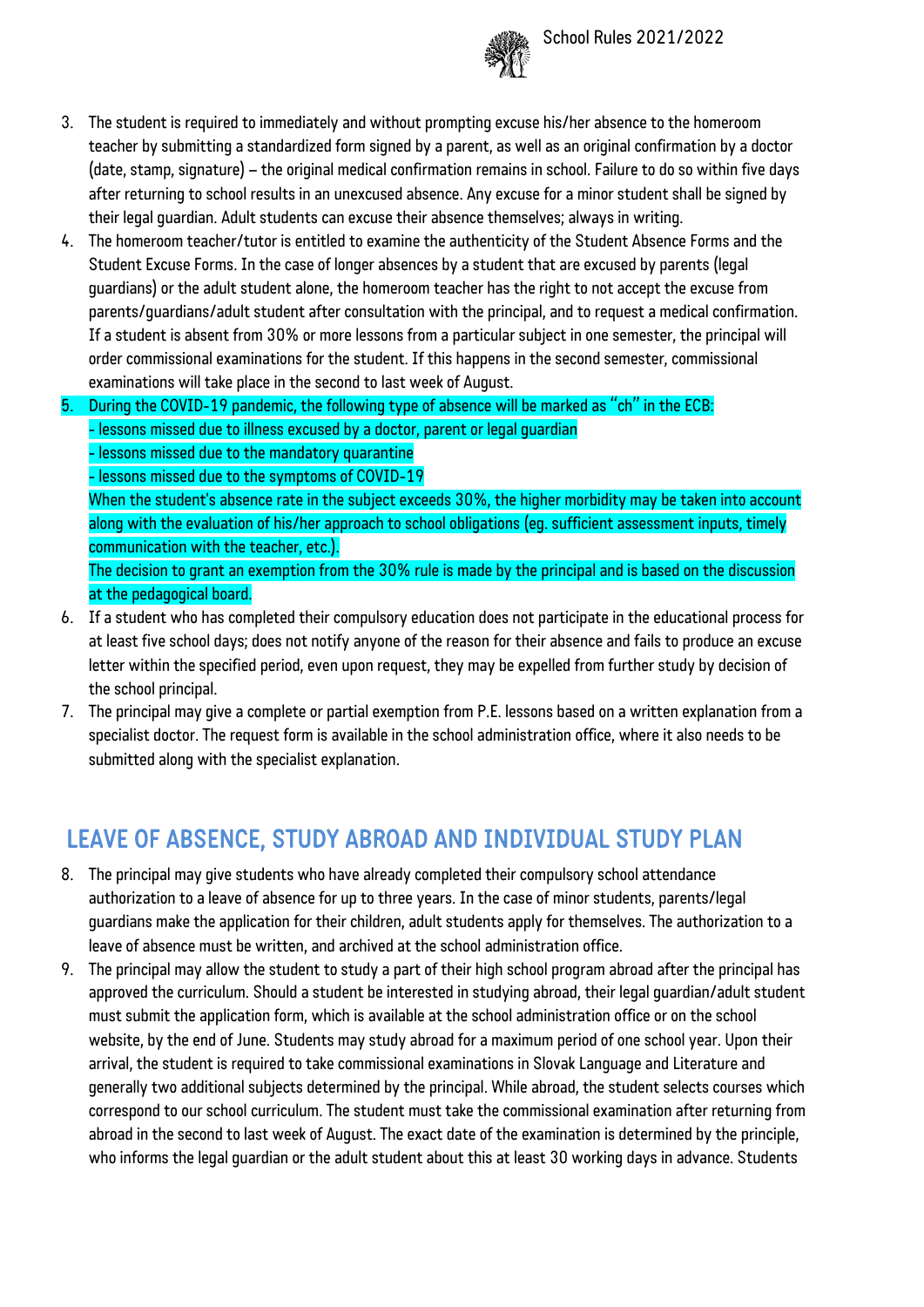

are not allowed to study abroad during their freshman and super senior year due to the specific character of these years.

10. The principal may give students permission for an individual study plan upon request of their legal guardian (or an adult student themselves). Such form of a study plan may be granted to particularly talented students or those with serious reasons for this. The application for an individual study plan is usually submitted by the end of September of the respective school year, however in unforeseen circumstances, this can be done later in the school year.

If a student wants to study according to an individual study plan in their final year, they must consider the difficulty of such form of education, and meet all the criteria and due dates regarding the respective maturita final examination.

Approval of an individual study plan does not allow for changes in dates of any parts of the maturita examination.

The principal may rescind permission for an individual study plan either upon a student's or their legal guardian's request, or if the student does not adhere to the rules outlined in their study plan.

#### ELECTIVES

Students enrol voluntarily in electives at a given time. The elective subject is chosen for the whole school year. Switching to a different elective is possible if the schedule permits, and must be authorized by the principal upon written request no later than September 10 in the relevant school year.

# ASSESSMENT

11. Assessment is an important part of the learning process. It enables students to learn from their mistakes as well as their success. Students will be assessed regularly in various ways. The actual categories that assignments will fall into in individual subjects will be laid out in the respective subject syllabi for the respective school year, and teachers will inform their students about their forms of assessment.

| Grading scale                                 |                                          |                            |                                      |             |
|-----------------------------------------------|------------------------------------------|----------------------------|--------------------------------------|-------------|
| Average up<br>to $($                          |                                          |                            |                                      |             |
| 100%                                          | 89%                                      | 78%                        | 67%                                  | 56%         |
| outstandin<br>g progress<br>$\left( 1\right)$ | above<br>averag<br>e<br>progres<br>s (2) | average<br>progress<br>(3) | lowest<br>progress<br>acceptab<br>le | failing (5) |

12. Teachers may give students additional voluntary assignments throughout the school year.

13. Teachers may allow students to re-take assignments, and determine their deadlines at their discretion, taking the overall situation and all the relevant information into consideration. Only the grade received from the retaken assignment will count towards the overall assessment. The date of the re-take assignment may only be given no later than 2 days before the final grade conference. Re- takes of final tests shall not be permitted.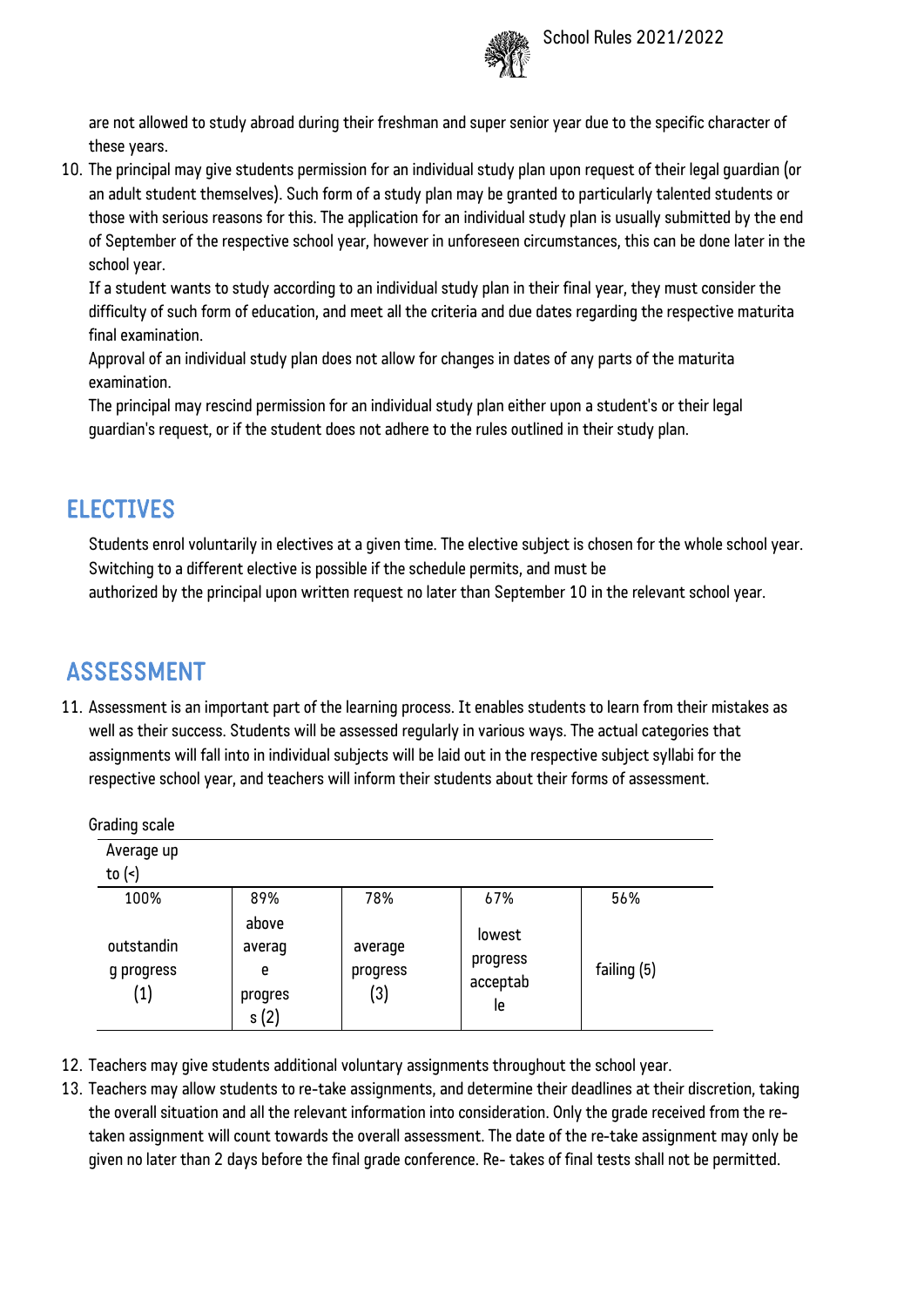

- 14. Students must take all summative tests whose dates are given in the school calendar. Planned absences shall not be permitted, and unplanned absences must be justified by a medical note.
- 15. We encourage the students to use the "Buddy System" (an absent student contacts their reliable classmate who informs them about the events in school and collects essential material, which he/she later gives to the student), since during their absence, students are obliged to keep track of the work at school, and inquire of their classmates and respective teachers about the assignments. Special regulations from section III. Study Plan, #7 apply in case of a long-term absence.

# IV. Rules of assessment

#### PROGRESS REPORTS

Students are continuously informed about their progress in all subjects on the school website. The progress report also includes partial scores for each category, as well as the grades for each assignment in the particular block or half-year. Besides the grades given in percentage, the following abbreviations may be found in the progress reports:

Missing (m): if the assignment was not handed in (its value is 0%)

Excused (-): if the assignment was not completed due to a student's absence, and the teacher does not require the student to hand it in anymore (it does not influence the overall grade)

Absent (a): if the assignment was not handed in due to a student's absence, but it still needs to be done (its value is 0%). When the student hands in the completed assignment by a new deadline agreed with the teacher, "a" is immediately replaced by the grade obtained.

Academic Dishonesty (d): if a student violates the principles of academic honesty, the teacher is obliged to take the assignment from the student and enter "d" in the Electronic Grade Book program instead of a grade (the value of "d" is 0%)

#### **SYLLABI**

Syllabi sum up the topics stated in study plan as well as ways of assessment and course expectations. They are introduced by a teacher at the beginning of the school year and are available to students and parents throughout the school year, for each subject in particular year of study. Changes in syllabi are possible during the school year and each change is communicated to students and recorded in the written form.

#### VIOLATING THE PRINCIPLES OF ACADEMIC HONESTY

1. Following the principles of academic honesty is one of the fundamental aspects of the learning process and all students are expected to do so. Violating these principles include the following:

- Plagiarism = using other people's published works (e.g. books, newspaper, brochures, Internet etc.) and presenting them as their own.
- Unauthorised use or search for materials (such as notes, textbooks, Internet sources etc.) during tests unless students were explicitly permitted to do so by the teacher in the instruction.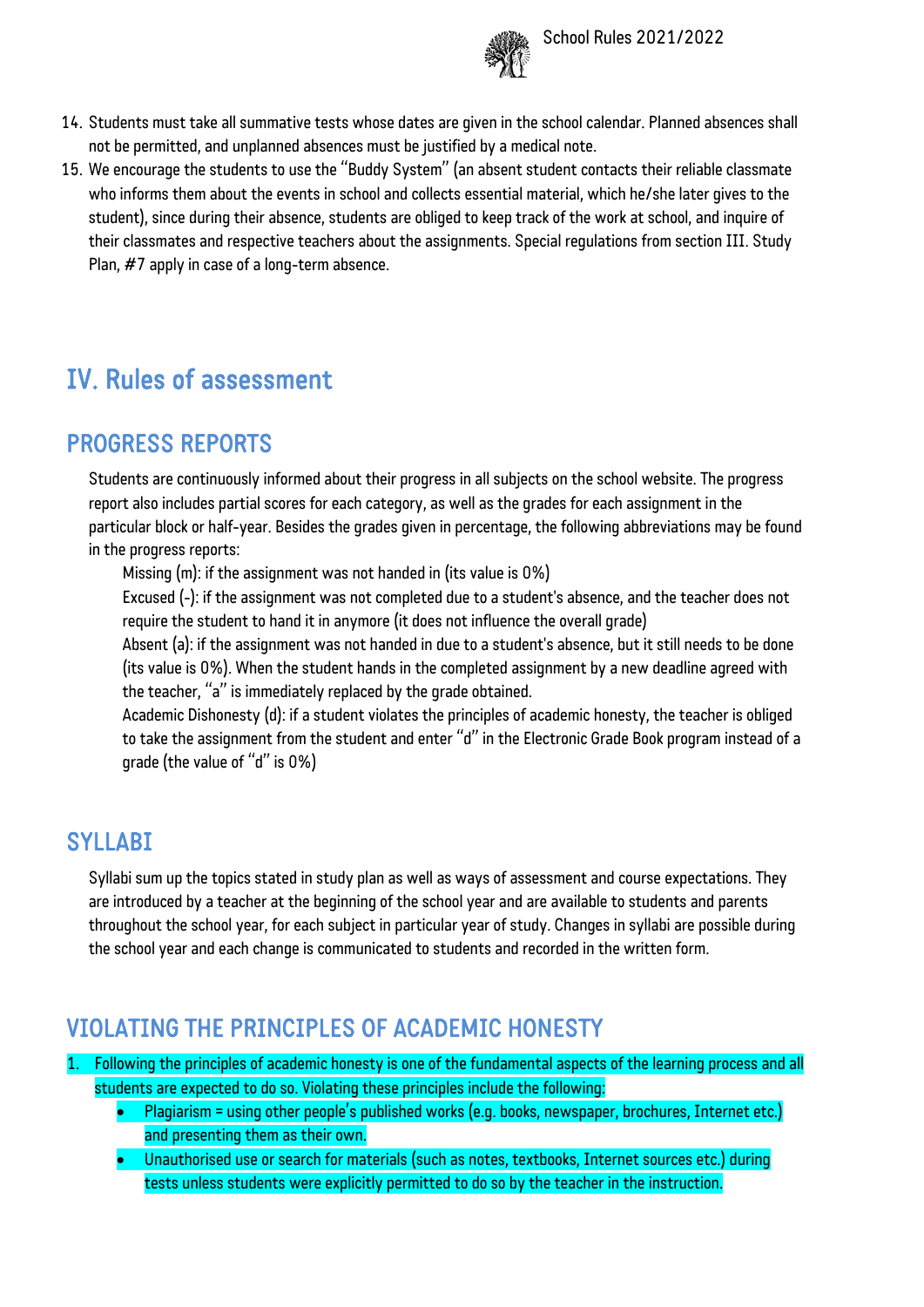

School Rules 2021/2022

- Copying work (full or partial) of other students.
- Requesting or giving unauthorised help during tests.
- Having an unauthorised access to information or testing materials prior to the test.
- Communicating with classmates during tests.
- 2. Violating any of the rules mentioned above means that the output in question is assessed by 0% and. generally, the student will not be permitted to re-take the test.
- 3. In case of reasonable doubts, the teacher may decide not to evaluate the submitted work of the student and obtain the evaluation by subsequent oral examination or re-writing the test, or not to evaluate the student's work at all.
- 4. If the student is convinced that the AD is not justified, he / she will contact the teacher, summarize the objections in a factual manner and at the same time inform his / her homeroom teacher. The homeroom teacher informs the student about the next possible procedure in resolving the situation.
- 5. In case an educational measure regarding the violation of the principles of academic honesty is imposed, the parent is informed through the electronic class book (the value "d" is entered, which is equivalent to 0% of points obtained), and possibly also via an email from the school's pedagogical representative.
- 6. In case that the academic honesty rules are violated repeatedly, the Pedagogical board will proceed in accordance with the School rules part I, article 16a and can consider lowering the student's grade for behaviour or imposing other educational measures up to conditional expulsion of the student.

### TEST RE-TAKES AND COMMISSIONAL EXAMINATIONS

Students who at the end of the 2nd half year failed or did not complete a maximum of two subjects may be given the principal's approval to take commissional examinations.

Students who do not come to the commissional examination without prior notification and/or without proving any legitimate reasons for their absence, will automatically fail the test.

Students are given the final grade according to the result of a commissional examination, which is ordered or approved by the principal based on a written request by a parent/legal guardian of the student when:

- a) the student sits a differential exam,
- b) the student is examined on a make-up date,
- c) the students retake a test,
- d) the principal recommends a commissional examination,
- e) the student's parent/legal guardian or the student himself applies in writing for a re-examination within 3 days at the latest after the issuing of Certificates.

The principal does not allow a student to repeat the freshman year if the student fails the commissional examination.

If a student fails a school year, the principal may allow the student to repeat the year (2nd – 5th year) based on written request issued by the student or their parent/legal guardian.

#### EDUCATIONAL MEASURES AND ASSESSMENT OF BEHAVIOR

According to the seriousness of the breach of conduct against the school rules, educational measures may be imposed as follows:

- verbal warning by the homeroom teacher,
- written reprimand by the homeroom teacher,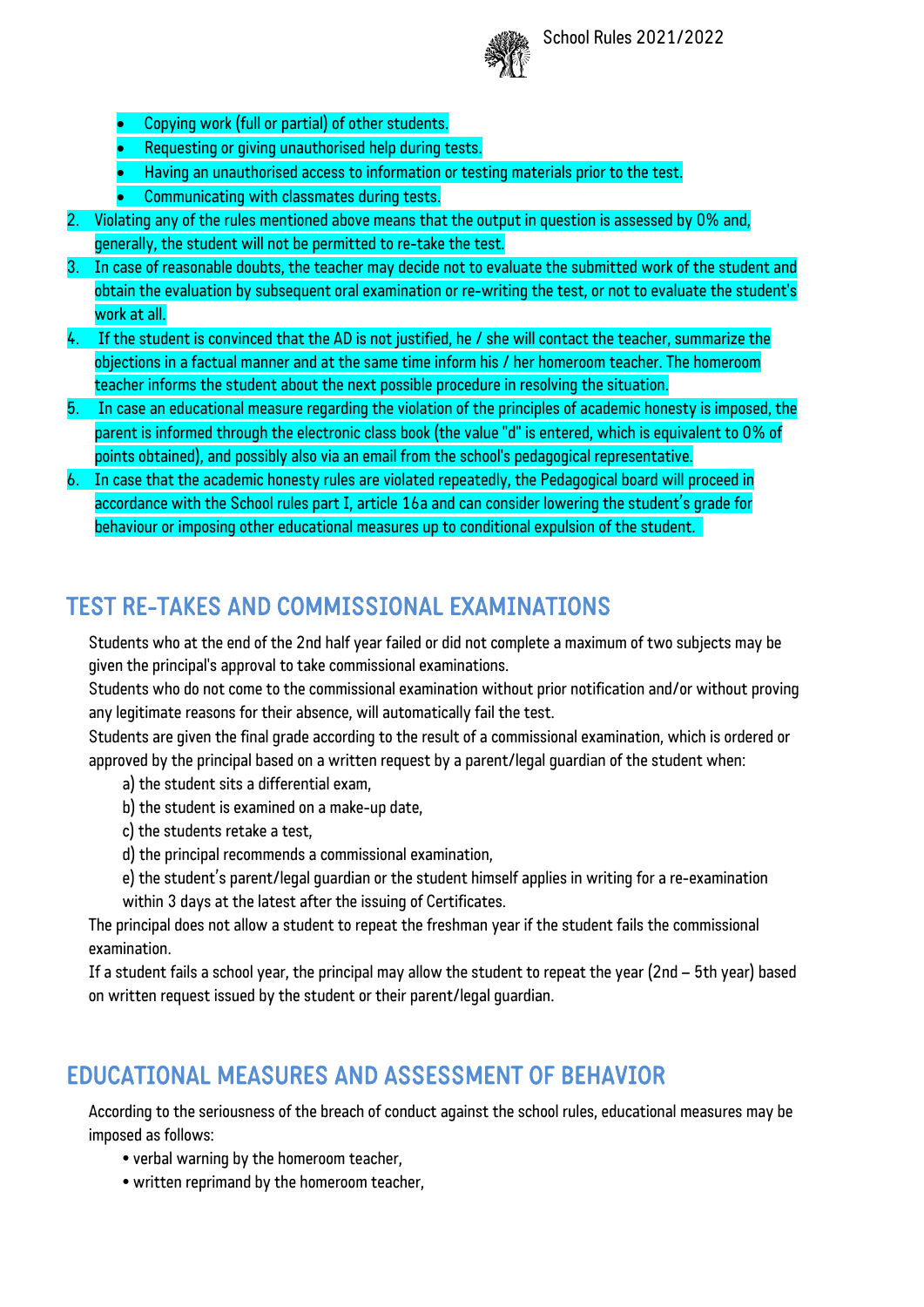

- written reprimand by the principal,
- lowered grade for the student's behaviour,
- conditional expulsion,
- expulsion.

The homeroom teacher/tutor and the principal inform the student's parents/legal guardians about the measures imposed based on the events that require taking educational measures.

Violation of school rules and the rules of appropriate behaviour, as well as unexcused absences, may result in educational measures or lowered grades for behaviour, as per below:

| Number of unexcused<br>lessons | <b>Educational measures</b> |  |
|--------------------------------|-----------------------------|--|
| 2 lessons                      | warning by the homeroom     |  |
|                                | teacher                     |  |
| 3 lessons                      | reprimand by the            |  |
|                                | homeroom teacher            |  |
| 5 lessons                      | pokarhanie riaditeľom školy |  |
|                                |                             |  |
| Number of unexcused            | Grade for behaviour         |  |
| lessons                        |                             |  |
| $6 - 9$ lessons                | Satisfactory (2)            |  |
| 10 lessons and more            | Less satisfactory (3)       |  |

Conditional expulsion from school is imposed on the basis of particularly serious offenses against the school rules, regulations and generally applicable rules of appropriate behaviour.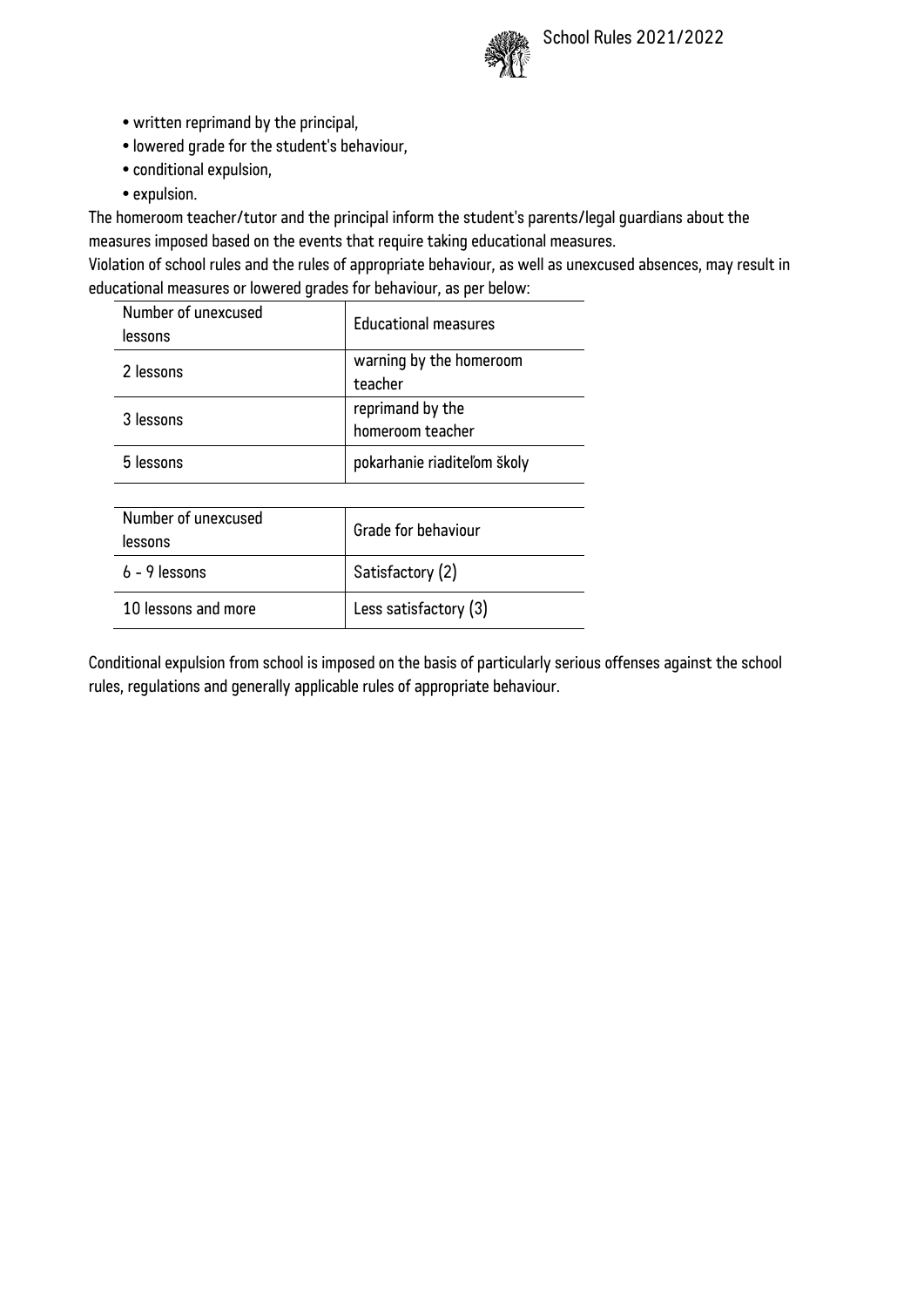

# Final provisions

1. The school rules were drawn up in accordance with the Ministry of Education's Decree for secondary schools from 24. 6. 2009, and by the law 245/2008 from 22.5.2008 on education (Education Law). 2. The school rules are binding for all C. S. Lewis Bilingual High School students and teachers, and apply to any kind of school events, field trips and school trips organized by the school.

The student's parent/legal guardian and the student must sign the school rules to confirm that they have been familiarized with them.

The school rules come into force from September 2, 2021.

Mgr. Peter Figel Principal of C. S. Lewis Bilingual High School